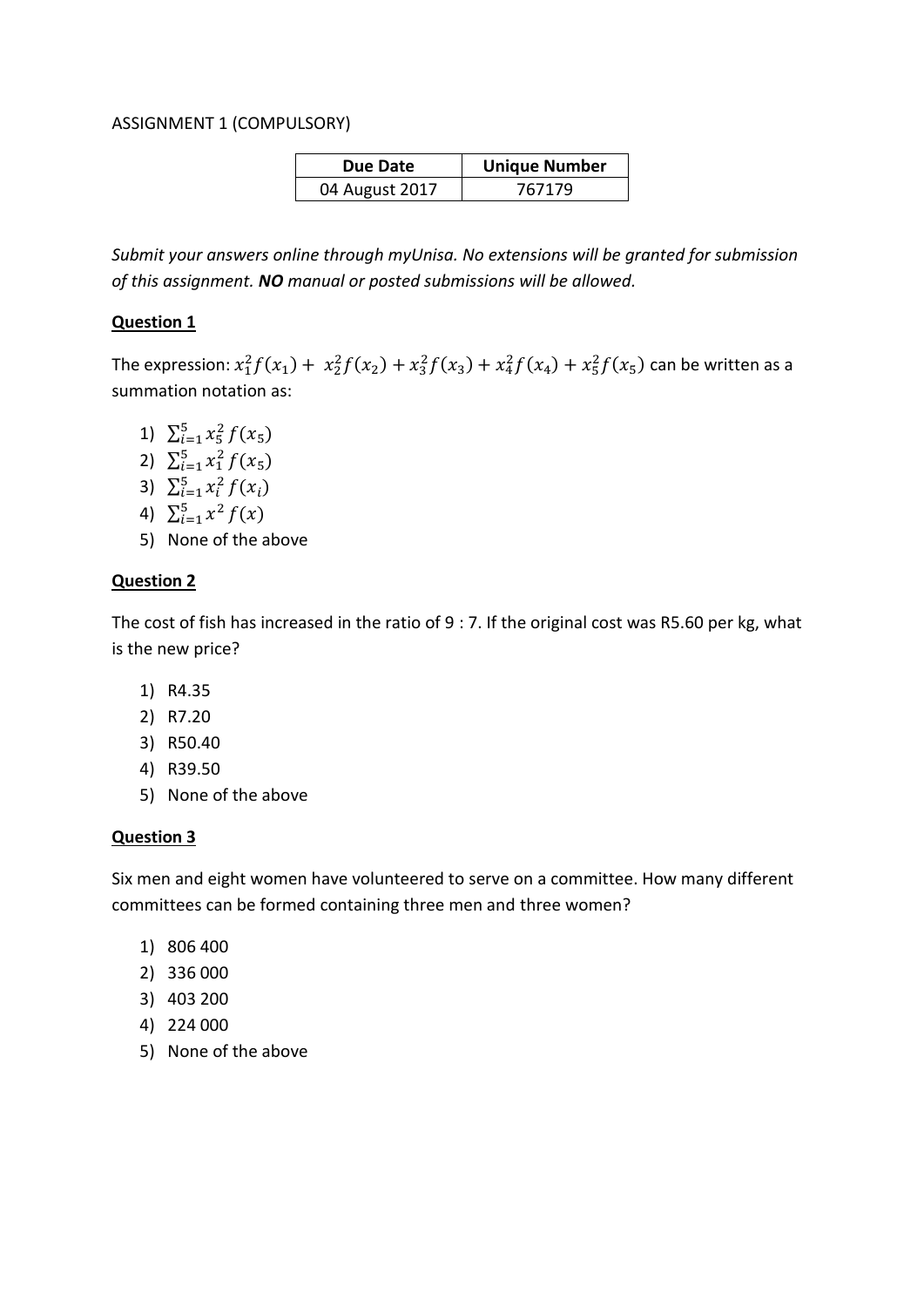A car dealer is offering any 4 of 6 special options at the same price on a specially equipped car being sold. How many different choices of specially equipped cars do you have?

- 1) 15
- 2) 30
- 3) 120
- 4) 12
- 5) None of the above

## **Question 5**

A horizontal drinking trough for cattle is in the shape of a triangular prism. It is 6 m long and a cross section is in the shape of a triangle with base length 30 cm and height 20 cm. What is the capacity of the tank in litres?



5) None of the above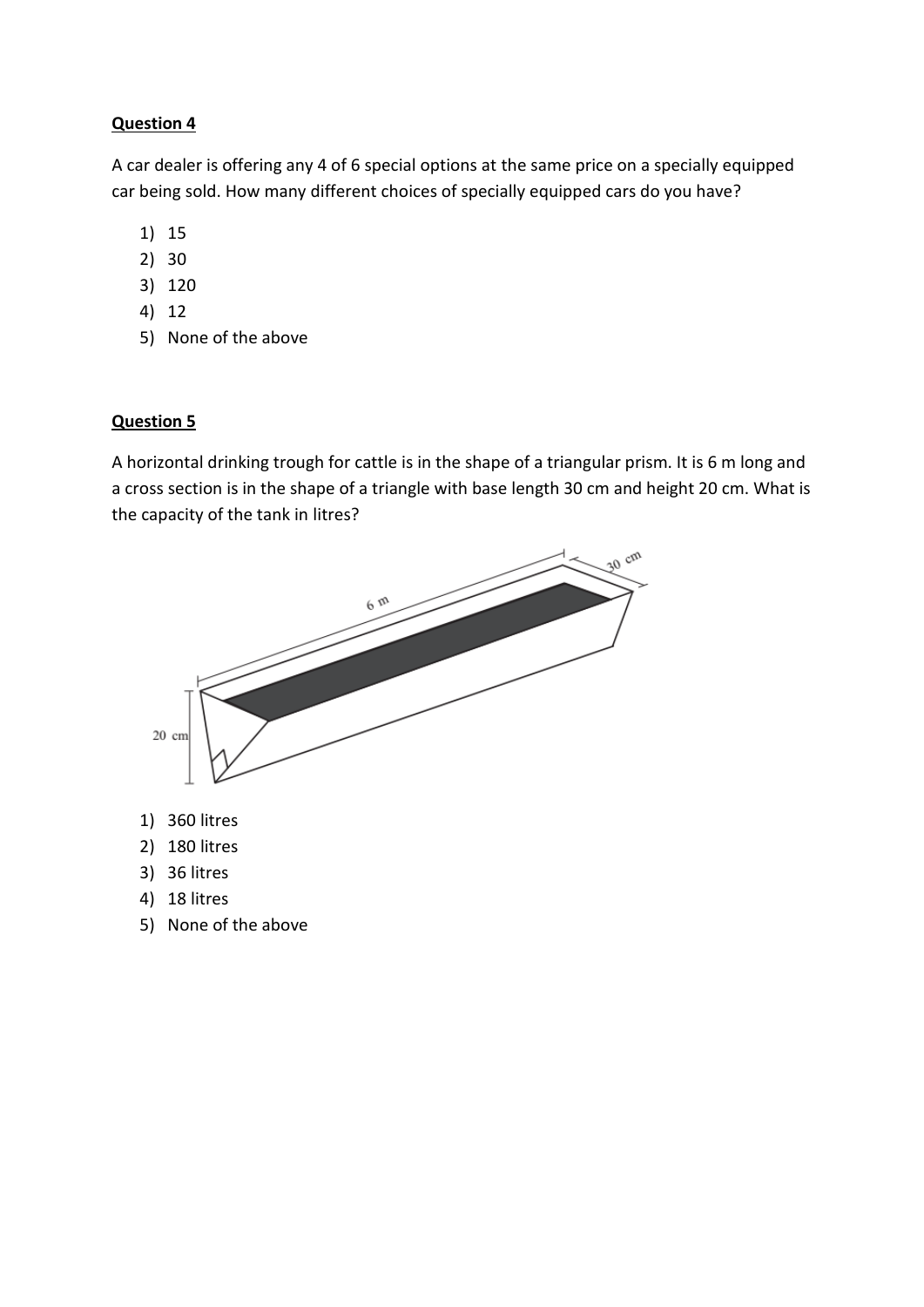

Triangle ABC is similar to triangle ADE. DE = 6 cm and BC = 12 cm. If the area of triangle ABC is 90 cm<sup>2</sup>, what is the area of triangle ADE?

- 1) 90cm<sup>2</sup>
- 2)  $15cm<sup>2</sup>$
- 3)  $22.5cm<sup>2</sup>$
- 4) 45cm<sup>2</sup>
- 5) None of the above

# **Question 7**

An inspector visits a large company to check its vehicles. The company has the following vehicles:

5 large-load vehicles; 130 light vans; and 25 cars.

The inspector decides to take a sample of 20% of all the vehicles. Each type of vehicle is to be represented in the sample; so he will use the stratified random sampling technique. The number of light vans that should be inspected is:

- 1) 16
- 2) 5
- 3) 32
- 4) 26
- 5) None of the above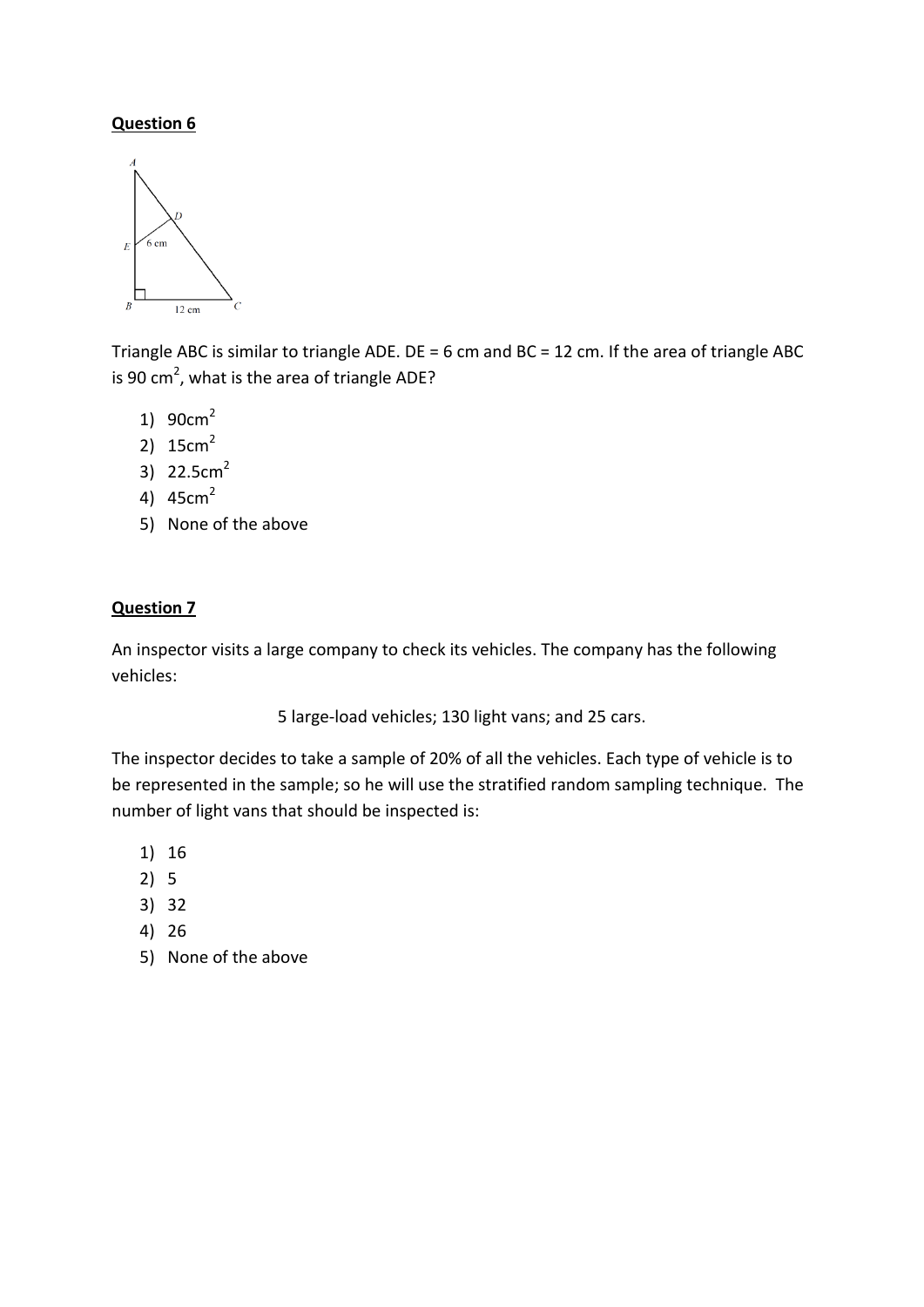# *Questions 8-11 are based on the following information:*

Suppose a company has 10 employees, 1 earning R160 000, 1 earning R120 000, 2 earning R60 000, 1 earning R40 000, and 5 earning R32 000.

# **Question 8**

What is the mean salary for the company?

- 1) R40 000
- 2) R36 000
- 3) R60 000
- 4) R32 000
- 5) None of the above

## **Question 9**

What is the median salary?

- 1) R40 000
- 2) R36 000
- 3) R60 000
- 4) R32 000
- 5) None of the above

## **Question 10**

What is the mode of the salaries?

- 1) R40 000
- 2) R36 000
- 3) R60 000
- 4) R32 000
- 5) None of the above

## **Question 11**

What is the standard deviation of the salaries?

- 1) R40 000.00
- 2) R44 621.87
- 3) R38 416.55
- 4) R41 583.12
- 5) None of the above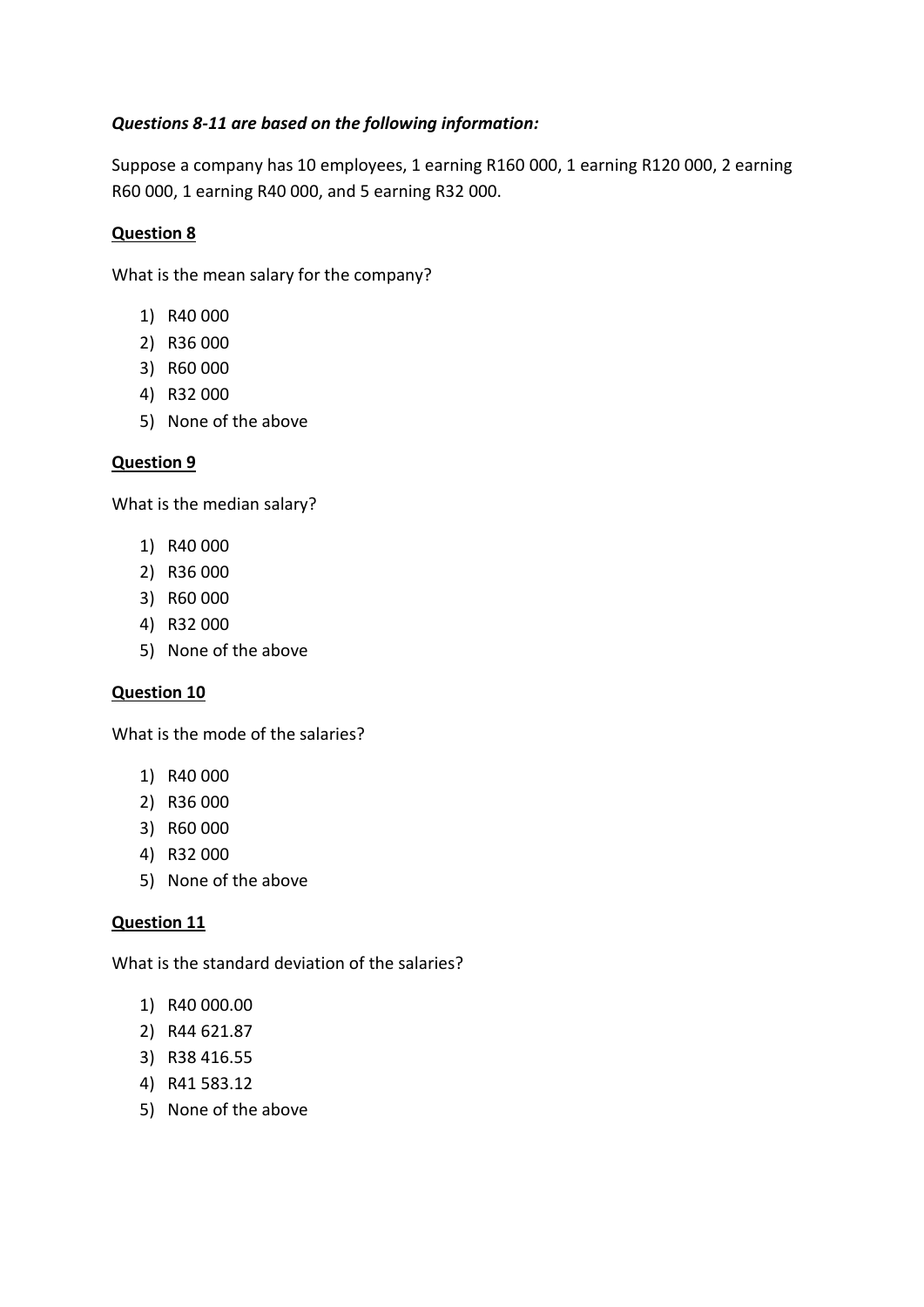# *Questions 12 to 15 are based on the following information.*

*The incomes (in rands) of seven drivers during the week are: 1 080; 2 000; 1 580; 1 540; 2 500; 1 800; 1 580.*

# **Question 12**

The average income is:

- 1) 1 905.71
- 2) 1 580.00
- 3) 586.94
- 4) 460.00
- 5) None of the above

## **Question 13**

The mode of the income is:

- 1) 1 905.71
- 2) 1 580.00
- 3) 586.94
- 4) 460.00
- 5) None of the above

## **Question 14**

The standard deviation of the income is:

- 1) 1905.71
- 2) 460.00
- 3) 400.00
- 4) 586.94
- 5) None of the above

## **Question 15**

The quartile deviation of the income is:

- 1) 586.94
- 2) 400.00
- 3) 1 905.71
- 4) 460.00
- 5) None of the above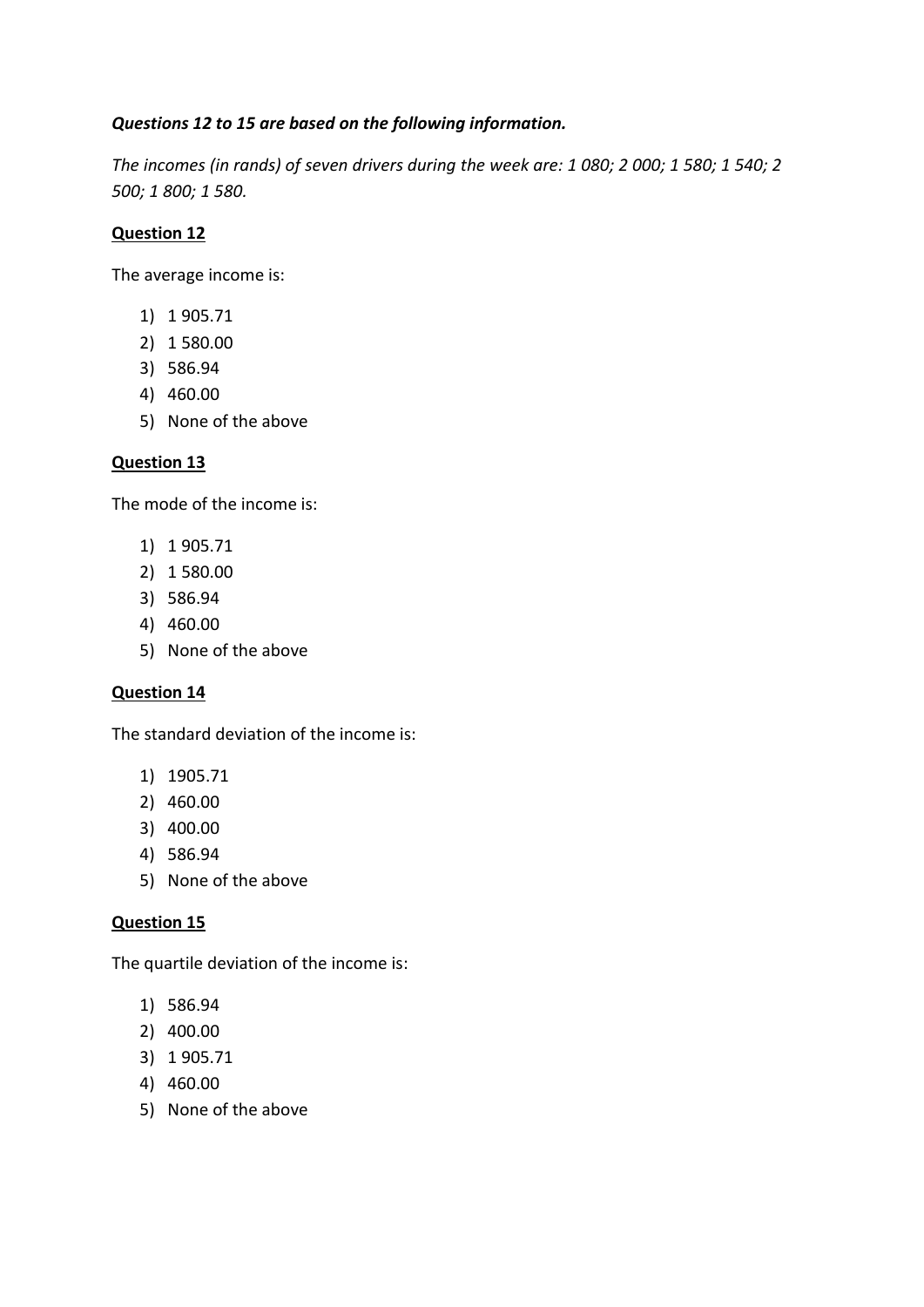# *Question 16 – 17 are based on the following information:*

An index of clothing prices for 2005 based on 1998 is to be constructed. The clothing items considered are shoes and dresses. The information for prices and quantities for both years is given below. Use 1998 as the base period and 100 as the base value.

|              | 1998       |                 | 2005       |                 |
|--------------|------------|-----------------|------------|-----------------|
| <b>Item</b>  | Price (\$) | <b>Quantity</b> | Price (\$) | <b>Quantity</b> |
| Dress (each) | 75         | 500             | 85         | 520             |
| Shoes (pair) | 40         | 1200            | 45         | 1300            |

# **Question 16**

Determine Laspeyres price index.

- 1) 98.9
- 2) 103.7
- 3) 112.9
- 4) 106.4
- 5) None of the above

## **Question 17**

Determine the Paasche price index.

- 1) 98.9
- 2) 103.7
- 3) 112.9
- 4) 106.4
- 5) None of the above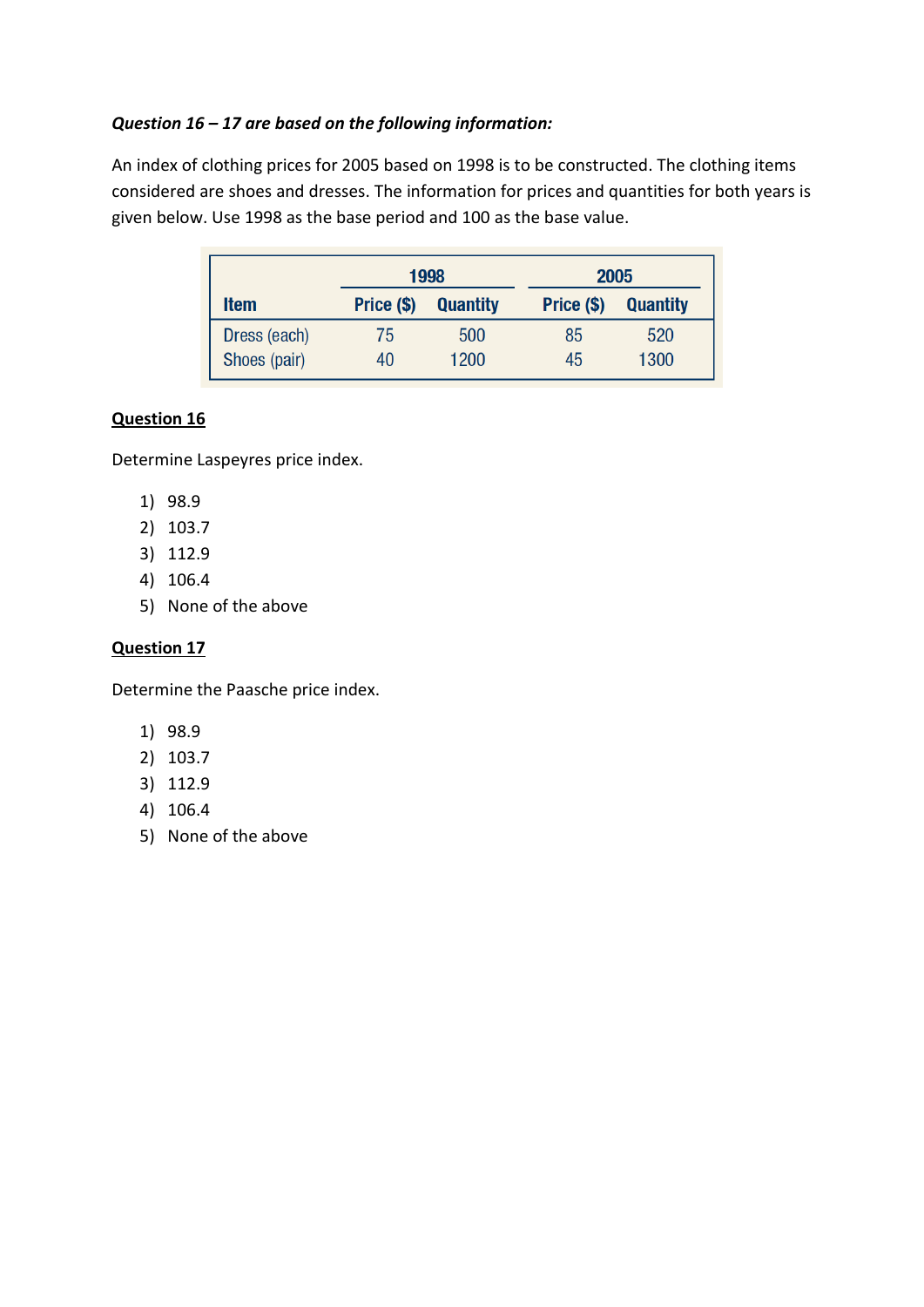The number of items produced by a company for 1999 and 2005 and the wholesale prices for the two periods are:

|                          | Price (\$) |      | <b>Number Produced</b> |      |
|--------------------------|------------|------|------------------------|------|
| <b>Item Produced</b>     | 1999       | 2005 | 1999                   | 2005 |
| Shear pins (box)         |            | Δ    | 10 000                 | 9000 |
| Cutting compound (500 g) |            | 5    | 600                    | 200  |
| Tie rods (each)          | 10         |      | 3000                   | 5000 |

Find the index of the value of production for 2005 using 1999 as the base period.

- 1) 99.7
- 2) 127.1
- 3) 100.3
- 4) 110.6
- 5) None of the above

## **Question 19**

Suppose the Consumer Price Index for the latest month is 134.0 (1992 as 100). What is the purchasing power of the rand?

- 1) R75.00
- 2) R0.075
- 3) R0.75
- 4) R7.50
- 5) None of the above

## **Question 20**

Mrs Mthombeni inherits some money. She intends to spend R25 000 on a holiday in Mexico. How much money will this amount be in Mexican pesos (MXN)? Use the exchange rate:

#### $1.6915$ MXN = R1.00

The correct answer is:

- 1) 14 799.78MXN
- 2) 25 001.69MXN
- 3) 34 799.78MXN
- 4) 42 287.50MXN
- 5) None of the above